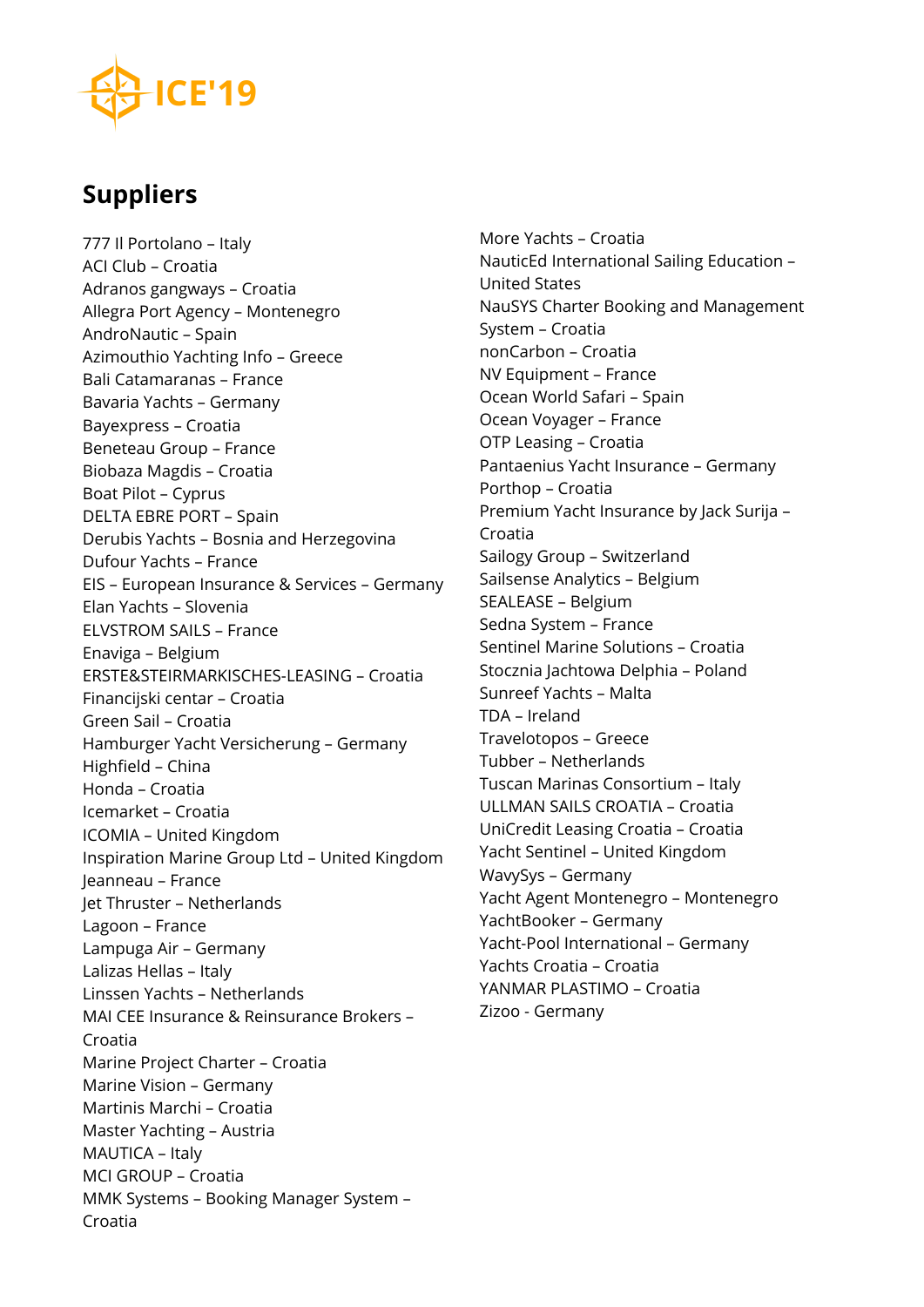## **Brokers**

12 Knots – Russian Federation 123yachtcharter.com – Austria 1a Yachtcharter – Germany 4U YACHTING Charter – Turkey 42nord charter & brokerage – Italy A2A Yachting Charter – United Kingdom AAAyacht – Czech Republic Abberley Yachts Limited – United Kingdom Adria 4 Deluxe – Germany ADVENTURE-R SAILING – Hungary Alisei Tropical Reef – Italy Anuras Charter Agency – Belgium APROACHE YACHTING – Spain ARGONAUTI YACHTING – Italy Argos Yachtcharter – Germany Austria Yachting – Austria Auszeit Yachtcharter – Germany AZ Yacht Charter – Czech Republic Azure Yacht – Hungary BEBLUE– Italy BestYachting.com – Poland BG YACHT AND CHARTER – Italy BG-Yachting – Hungary BLAUWASSER.DE – Germany Boataffair – Switzerland Boataround – Slovakia Boatbookings – United Kingdom BoatBureau – Spain BoatJump – Spain BoatTheGlobe – Hungary Boat Service – Italy Bookingthesea – Slovakia BootCharter Lübeck – Germany BRABETZ YACHTING – Germany Canalmar – Spain Captain Bigfoot Sailing Enterprises – Greece Charter Navigator – Poland Charter.at – Austria charter.pl – Poland Charteritaly – Italy Click & Boat – France COOLSAILING CHARTER – France Corporate Sailing – Italy

Croatia Sailing Academy – Croatia CroatiaYachts.com – Slovakia Delta sailing – Slovenia Denmar Yachting – Slovenia DYNAMER – Belgium Euroboats – Germany EventExpert – Austria Exclusive Gulets – United Kingdom Fairy Sail – United Kingdom FIX YACHTING – Hungary FriendsYachting – United Kingdom GlobeSailor – France Go Sailing Bcn – Spain GotoSailing.com – Netherlands Gulet/mega motor yacht Croatia – Croatia HappyCharter – Germany HELM – United Kingdom Herr – Germany Hofinger Yachtcharter – Austria Horizon Yachting – Cyprus IBIZA REGATTA – Netherlands Inter Yacht Charter – United Kingdom Intoblue – China Ionian Breeze – Greece ItalyCharter – Italy Kraken Travel – United Kingdom Khorstan Sailing – Ukraine KUBRYK Agencja Zeglarska – Poland La Bottega del Mare – Italy LATESAIL – United Kingdom LE ROTTE DI PORTOLANO – Italy LEO Yachting – Poland LIBERTY TRAVEL – Albania Luxury Catamarans – Germany Luxury Sailing – Slovakia Luxuryitalytour – Italy Maghreb-Yachting – Austria Mariteam – Austria Mariver – Italy Mayer Yachten – Austria MiramoClub Yacht Charter Agency – Croatia Mizzen Yacht Charter – Finland MJ Charter – Bulgaria

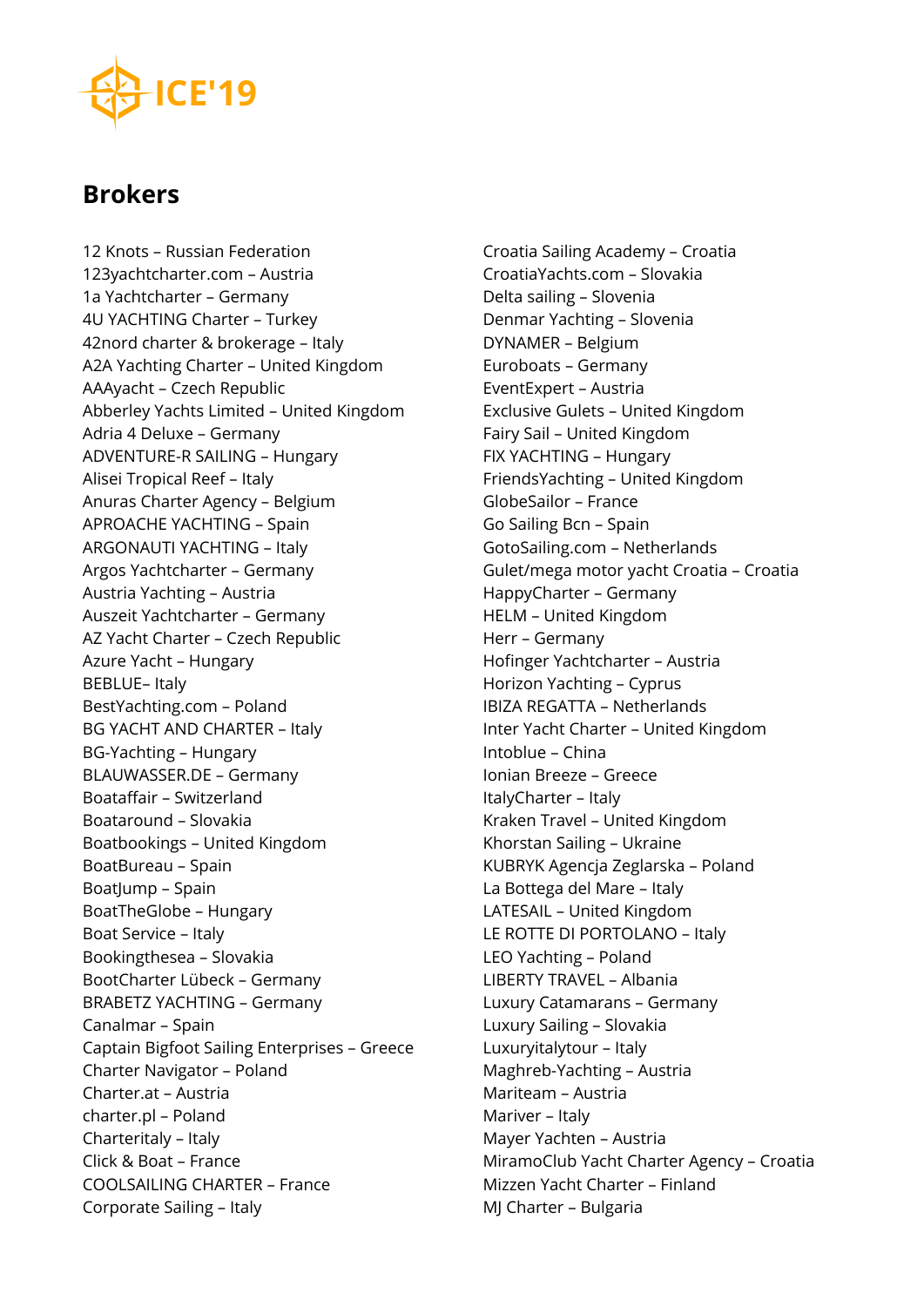## **Brokers**

My Yacht Zone – Croatia MY Yachting – Austria MY WAY yacht charter agency – Slovakia Nautal – Spain Nautilus Yachting Ltd – United Kingdom NAVALIA – Italy Nigel James Yacht Charter – United Kingdom NORPOL YACHTING – Poland Ocean Rhythm Marine Tourism – China OCEAN YACHTING – OCY.IT – Italy OCEANS EVASION – France OISTOURS Yachtcharter und Hausboote – Austria Pansails – Germany PCO-Yachting – Germany PlainSailing.com – United Kingdom PLAVAI BG – Bulgaria PRIMA SAILING – CHARTER AGENCY – Slovenia Prima Yacht – Hungary Pro Charter LLC – Russian Federation Riva Lontana – Ukraine Sail Charter International – Austria Sail Events Zeilvakanties – Netherlands Sail The Med – United Kingdom Sail United – Romania SailChecker – United Kingdom Sailica yacht booking system – Ukraine Sailing Events/Vitelli – Hungary Sailing Holidays – United Kingdom Sailing Nations – Germany SailME Yacht Charter & Consulting – Austria SailNomad – Slovenia SAILPOINT Yachtcharter – Germany Sailogy Group – Switzerland SamBoat – France Sarres-Schockemöhle Yachting – Germany Saul Sailing – Estonia SCI-TR – Turkey Sea Land Yacht Charter – Italy

Seatizen – Malta Secret Adriatic – Croatia Seamaster Yachting – United Kingdom SEARADAR – Estonia Sebastus – Croatia SHIELD Holdings GmbH – Yachtcharter – Austria Show Me Sailing – Srbija Sole&Mare – Italy Sportmar – Italy Stanka Kristl Yachtcharter – Austria STELZL Yachtcharter – Austria Sunset Sailing – Slovenia SY Boating – Israel Taksidi – Poland The Yacht Week – United Kingdom Top Sailing Charter – Spain Topsailing.pl – Poland Topyot – Austria Tortuga Sailing – Poland Travel Boat – Lithuania Triptiq Sailing & Incentive – Netherlands TrulyCroatia Tours – USA Venturi – Sailing The Netherlands Via Maris – Israel Vents de Mer – France Yacht Batch – United Kingdom Yacht Travel LLC – Ukraine Yacht4charter Ltd – United Kingdom Yacht4Less – United Kingdom Yachtcharter-Connection – Spain Yachtcharter Woop – Germany YachtClub24.com – Hungary YACHTER – Slovakia YACHTICO.com – USA yachting.com – Czech Republic YachtNet s.r.o. – Czech Republic YACHT-URLAUB/ YACHT-HOLIDAY – Austria Your Sailing Way – Italy

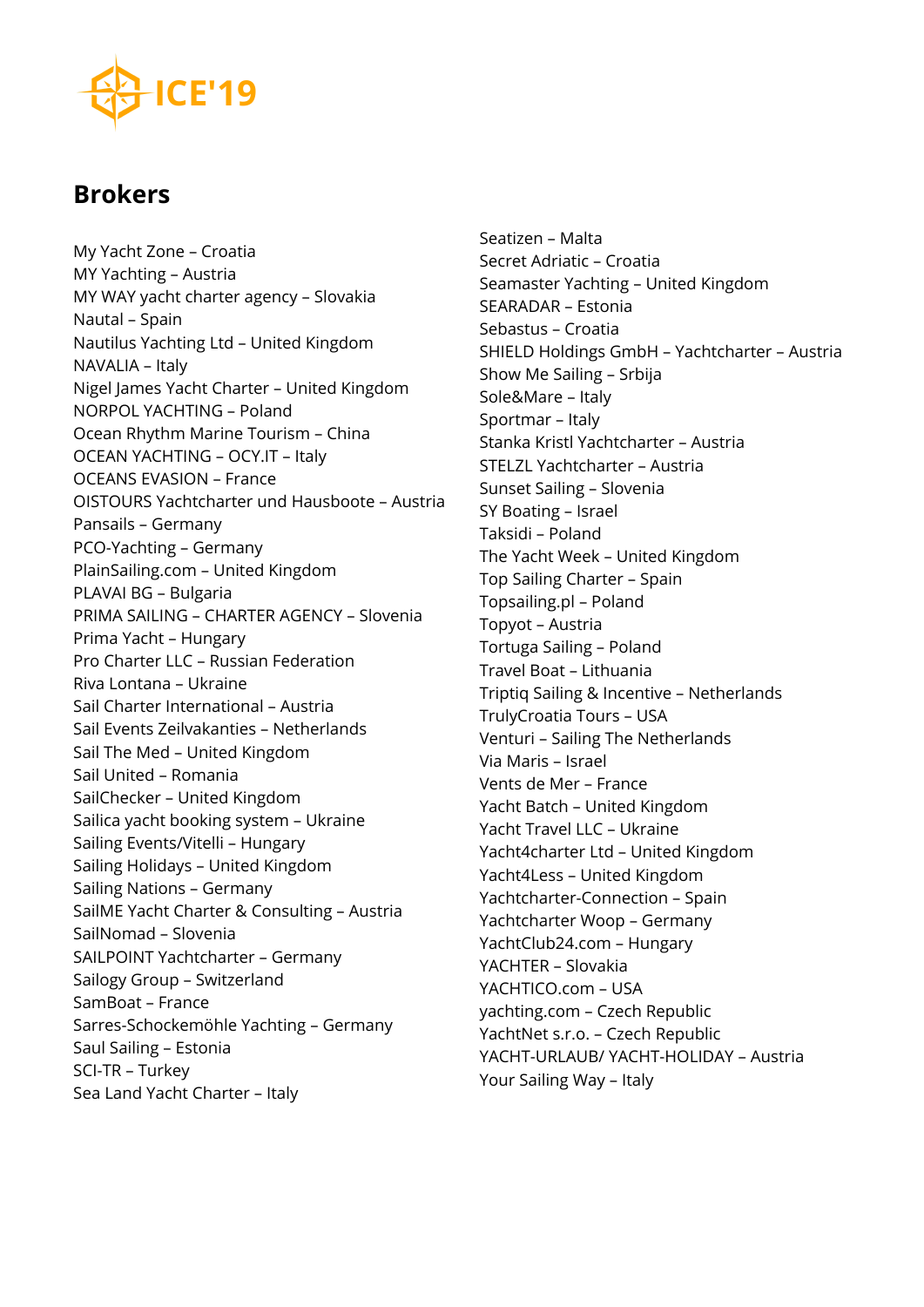#### **Fleet operators**

77 Yachting – Greece Adria Catamaran – Croatia Adria Yacht Center – Croatia Adria Yachting – Croatia Adriatic Yacht Charter – Croatia Adventure Charter – Croatia Aladar Sail – Italy Alboran Charter – Spain Altaïr Yachtcharter – Belgium Anchor Yachts Charter – USA Angelina Yachtcharter – Croatia Aquanaut – Netherlands Aquatoria Yachting – Croatia Asta Yachting – Croatia Athenian Yachts – Greece AVeleCazzate – Greece AVS Charter – Croatia Azmarine – Italy Balearic Yacht Club – Spain Barbara Cruising Croatia – Croatia Barcando Charter – Italy Barko Yachting – Greece BE CHARTER – Spain Bat-o-Bleu Seychelles – Belgium Ble Yachting – Greece Blue Dream Charter & Service – Italy Blue Nautica – Croatia Blue Sails – Greece BodrumTour Yachting – Turkey Boomerang Sardinia Sailing Charter – Italy BUCCARA Menorquin Yachts – Germany Burin Yacht Charter – Croatia Cagliari Sailing Charter – Italy Carloforte Sail Charter – Italy Cata Sailing – Croatia Chilla Sailing – Croatia Christianna Yachts – Greece Clipper Stad Amsterdam – Netherlands CM Charter Mallorca – Spain Cruising Charter – Italy Crystal Sea Yachting – Greece CV Yachts – Greece De Drait Yachting – Netherlands Dea dei Mari – Italy

Discovery Yachting – Greece DK Yachting – Greece SDMS Sailing – Greece Dream Yacht Charter – France Dufi Sail Charter – Italy Egocharter – Greece El Yachting – Greece Eolian Sailing – Italy Euphoria Yachting – Greece EURO SAIL YACHT | CHARTER WITH LOVE – Italy Euronautic – Croatia EuroYacht – Croatia Exadas Yachts – Greece Feel Yachting and Travel – Croatia Charter – Croatia FeelDouro Yacht Charter – Portugal Fyly Yachting – Greece Global Sailing – Turkey GR Sailing – Greece Greek Sailing Holidays – Greece Gulet Andjeo – Croatia Gulet Atalanta – Croatia Gulet Holiday – Croatia Gulet Broker Yachting – Croatia Hermes Yachting – Greece Holland Sail, Sailing2gether – Netherlands Ibiza Winds Charter – Spain Imbat yacht – Turkey Ionian Breeze – Greece Ionian Catamarans by Patras Yachts – Greece Ionionsails.gr – Greece IRIS Yachtcharter – Spain Isalos Yachting – Greece Island Spirit Charters – Thailand Istion Yachting – Greece Kekeris Yachts – Greece Kiriacoulis Mediterranean – Greece Lagoonlife – Catamaran Charter Italy Lava Charter – Spain L'Ippocampo Broker&Boat Service – Italy Lovesail Yachting – Turkey MadMax Charter – Italy Magic Sailing Charter – Italy Majka Yachts – Croatia Margeo Yachts – Greece